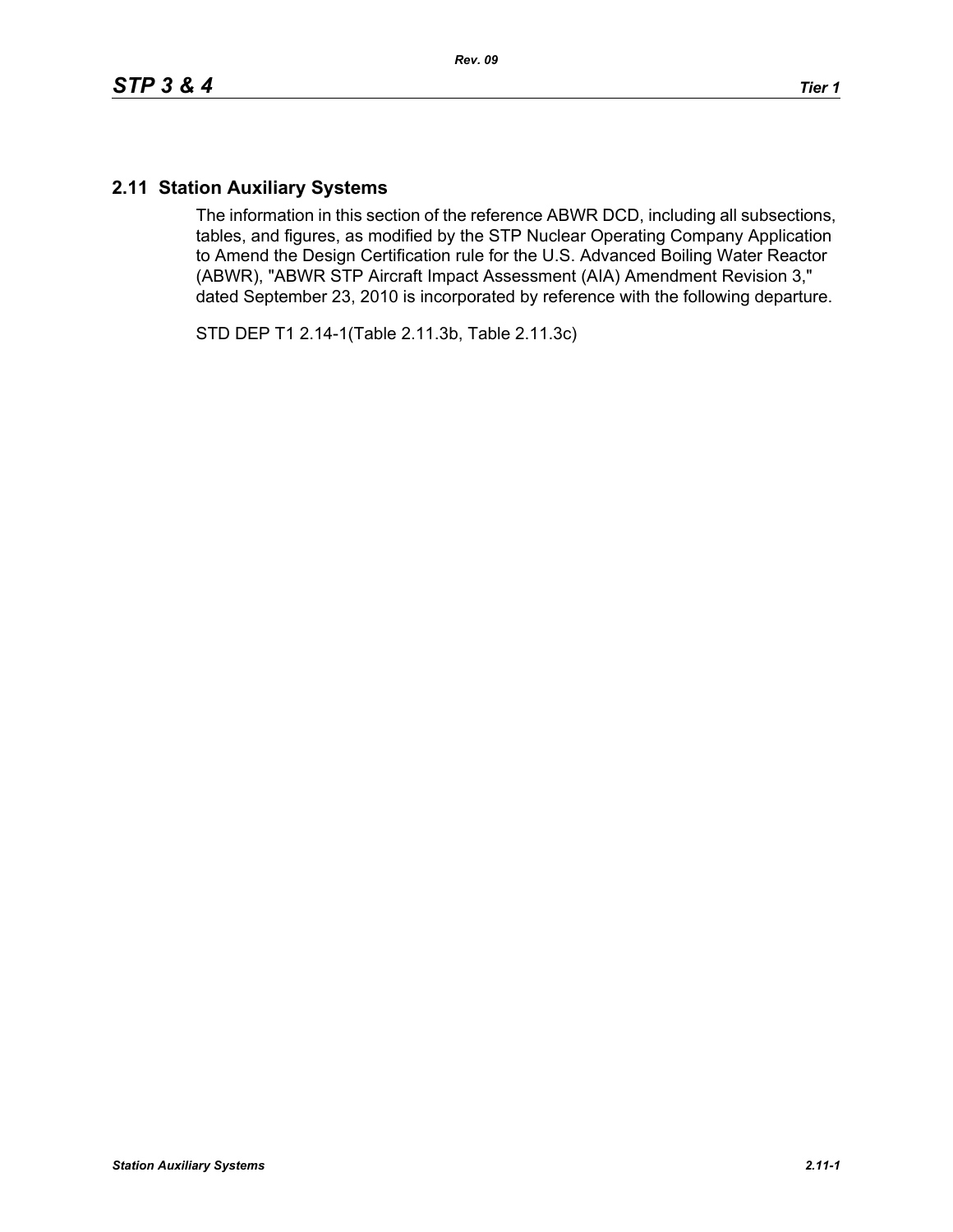| <b>Operating Mode/Components*</b>            | <b>Normal</b><br><b>Operating</b><br><b>Conditions</b> | <b>Shutdown</b> | Hot<br><b>Standby</b><br>(loss of<br>AC<br>Power) | <b>Emergency</b><br>(LOCA) |
|----------------------------------------------|--------------------------------------------------------|-----------------|---------------------------------------------------|----------------------------|
| <b>RCW/RSW Heat Exchangers In</b><br>Service | 2                                                      | 3               | 3                                                 | 3                          |
| <i>SAFETY-RELATED</i>                        |                                                        |                 |                                                   |                            |
| <b>Emergency Diesel Generator B</b>          |                                                        |                 |                                                   | ŧ                          |
| <b>RHR Heat Exchanger B</b>                  |                                                        |                 | ∓                                                 | ŧ                          |
| Others (safe-related) f                      | ⇟                                                      |                 |                                                   | ŧ                          |
| <b>NON-SAFETY RELATED</b>                    |                                                        |                 |                                                   |                            |
| <b>RWCU Heat Exchanger</b>                   | ŧ                                                      |                 |                                                   |                            |
| FPC Heat Exchanger B**                       | ⇟                                                      |                 |                                                   | ⇟                          |
| <b>Inside Drywell</b>                        |                                                        |                 |                                                   |                            |
| Others (non-safety-related)                  |                                                        |                 |                                                   |                            |

## **Table 2.11.3b Reactor Building Cooling Water Cooling Loads Division B**

*\* Some of these cooling loads are serviced by only one or two RCW divisions. These components may be reassigned to other RCW divisions if redundancy and divisional alignment of supported and supporting systems is maintained and the design basis cooling capacity of the RCW divisions is assured.*

† *Equipment does not receive RCW in this mode.*

‡ *Equipment receives RCW in this mode.*

*ƒ HECW refrigerators, room coolers (RHR, HPCF, SGTS, FCS, CAMS), RHR and HPCF motor bearing and seal coolers, and CAMS cooler.*

*\*\** Includes FPC room cooler.